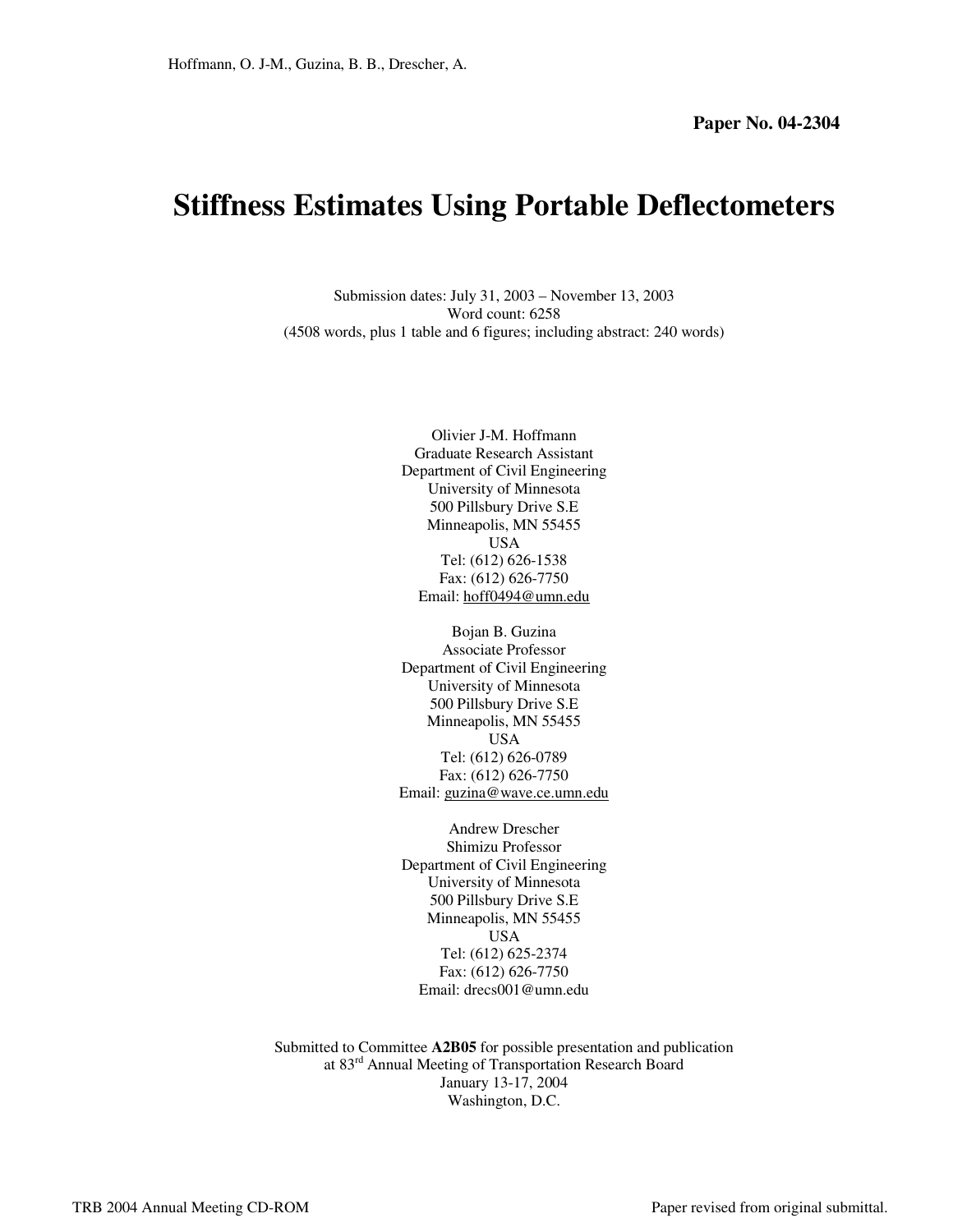### ABSTRACT

The use of falling-weight deflectometers (FWD) and portable falling-weight deflectometers (PFWD) is nowadays common for field characterization of pavement system layers. In particular, the application of portable deflectometers in quality assurance of newly constructed granular base has become more widespread. Typically, these devices are used for an in-situ assessment of the Young's modulus of the base layer. The traditional back-calculation uses an elastostatic half-space framework to relate Young's modulus of the pavement foundation to the stiffness estimates obtained from force and velocity measurements. The data interpretation method that is customarily used for stiffness estimation uses peak values of the force and displacement records in lieu of their static counterparts. This study deals with the performance of a particular device, PRIMA 100, which is examined via the newly developed Beam Verification Tester (BVT) of known static stiffness. It is shown that the conventional, peak-based method of back-analysis produces incorrect estimates of the static stiffness of the BVT. An alternative, spectral-based data interpretation method is proposed. This method, based on: (i) concept and measurement of the frequency response function, and (ii) a single-degree-of-freedom mechanical model, is employed to extract the true static stiffness from PRIMA 100 measurements. The results show a good agreement between the true static stiffness of the BVT and its PFWD estimates stemming from the modified approach. The BVT apparatus can therefore be used to assess the performance of the sensors and data interpretation of PRIMA 100-type deflectometers.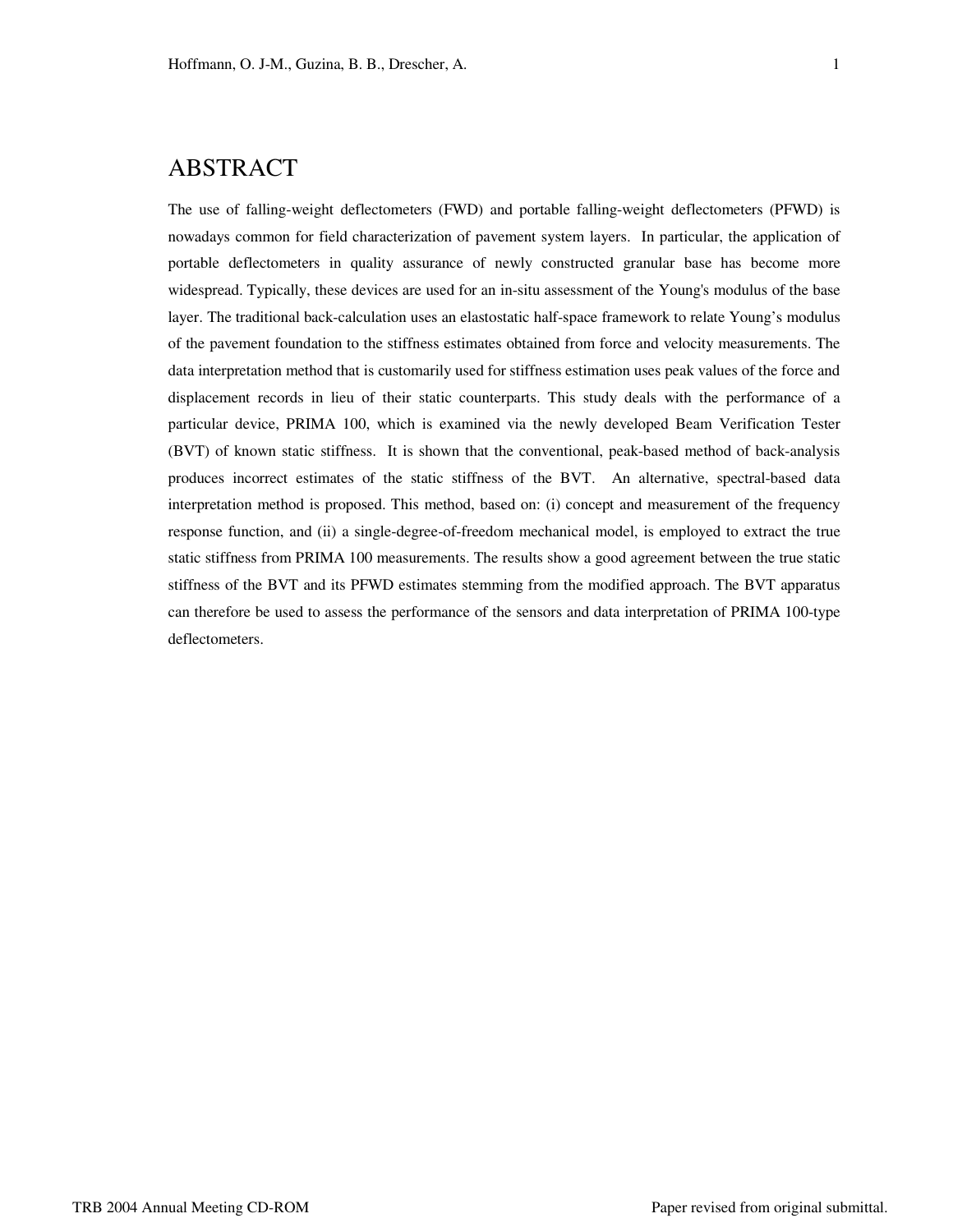### INTRODUCTION

Deflectometer-type devices are dynamic non-destructive testing tools commonly utilized in field characterization of pavement systems. These devices impart an impact or vibratory load to the road surface, with the applied force and the induced pavement surface motion being simultaneously monitored. The property directly estimated from the experimental force and surface deflection records is often the static stiffness of the loading plate-pavement system, with the pavement Young's moduli resulting a posteriori from the elastostatic data interpretation. A well-known example of such devices is the Falling Weight Deflectometer (FWD). Indeed, the backcalculation of the elastic properties of pavement layers on the basis of FWD measurements is a well-recognized procedure in pavement integrity assessment (cf. Lytton (*1*)).

Among the various testing devices used for non-destructive in-situ assessment of pavement layers, portable deflectometer-type devices, such as the GEOGAUGE, PRIMA 100, and LOADMAN, have recently become the focus of increasing interest. Similar to the full-scale deflectometer tools, they incorporate the dynamic force and velocity measurements. They evaluate the elastic stiffness of the loading plate-base or subgrade system, often referred to as the "soil stiffness", and provide the user with an estimate of the equivalent-homogeneous Young's modulus of the granular base and subgrade layers, usually modeled for the purpose of back-analysis as a homogeneous elastic half-space.

In the context of non-destructive field characterization of paving materials, most publications dealing with the performance of deflectometer-type devices make use of field results from competing devices. It is well known, however, that the modulus estimates obtained in the field are strongly dependent on the level of stress applied to the soil (cf. Hardin and Drnevich (*2*)), and therefore on the particular device being used. For example, one can refer to the comparative studies of Chen et al. (*3*), Siekmeier et al. (*4*), Mc Kane (*5*), Van Gurp et al. (*6*), and Fleming et al. (*7*) as an illustration of the discrepancy between stiffness estimates stemming from various deflectometer tools. Unfortunately, the in-situ elastic properties of soils and granular materials are generally unknown; as a result, the correctness of stiffness estimates associated with a given device is difficult to evaluate in the field.

This paper presents an assessment of the reliability of the stiffness estimates obtained using PFWD tools. Three issues are addressed: (i) design of a laboratory tool to verify the stiffness estimates stemming from a given portable device, (ii) scrutiny of the traditional backcalculation procedure for stiffness estimates, and (iii) investigation of an alternative stiffness estimation method. One particular PFWD tool, PRIMA 100, is chosen as an example in this study. More details on this research can be found in (*8*).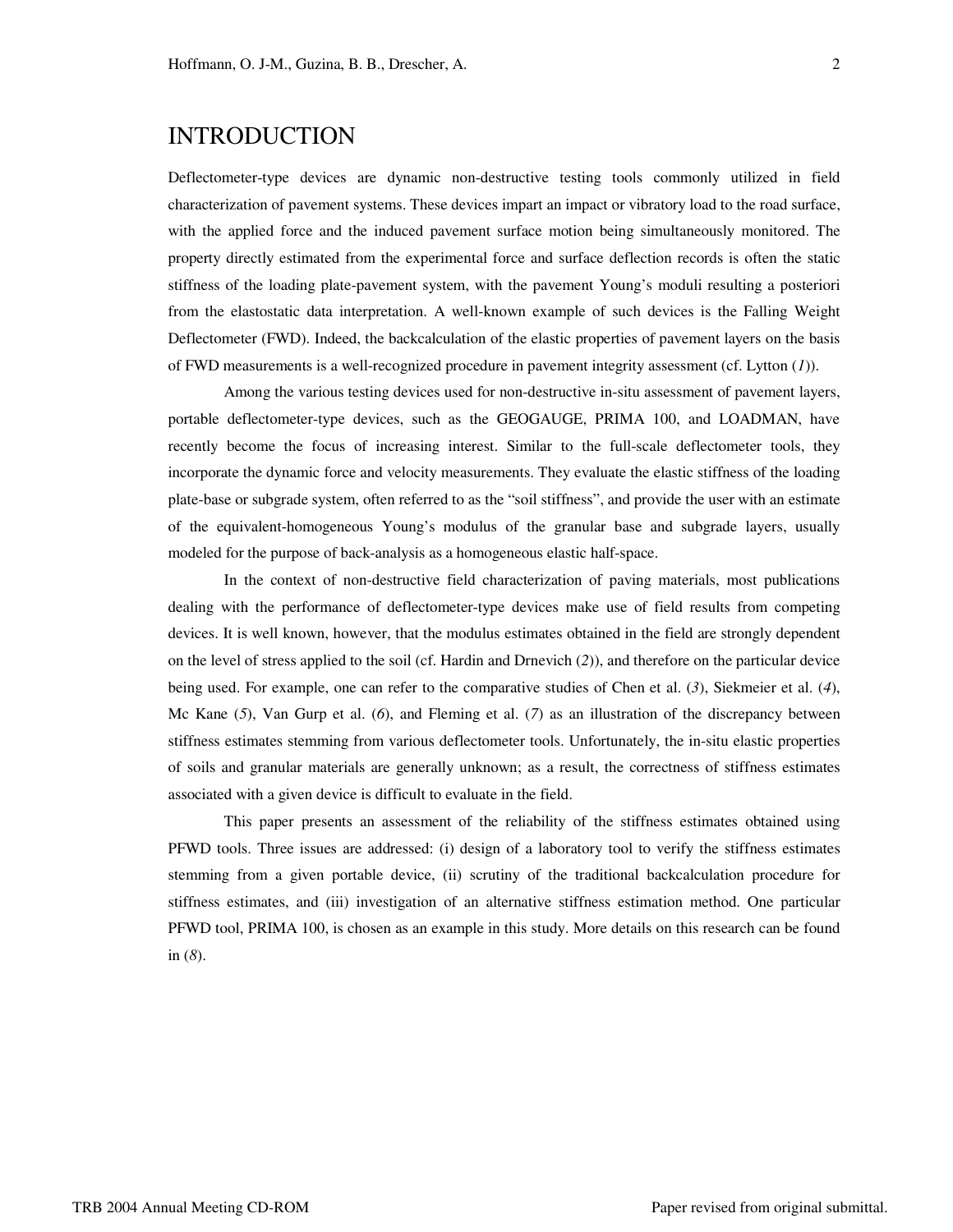# **PRIMA 100**

### **The Device**

The PRIMA 100 device was obtained from the Danish company Carl Bro Pavement Consultants. The device is composed of three main parts (Figure 1a): (i) base with loading plate, sensors and associated electronics, (ii) falling weight (10 kg sliding hammer), and (iii) upper frame (sensor housing, rubber buffers, and guidance rod). The base incorporates two sensors: a load cell, and a geophone (velocity transducer). Both sensors are connected to an electronic box comprising the data acquisition and filtering systems. The loading plate is circular with a 10 cm diameter. Additional rings can be attached to it to obtain loading plates of 20 and 30 cm diameter, to accommodate different soil types and contact pressure.

During testing with PRIMA 100, the load is applied to the road surface via the circular plate. The resulting force and velocity time histories are measured above and below the center of the plate, respectively. The corresponding displacement time history is automatically obtained by means of integration (internal to the device) of the velocity record. PRIMA 100 is connected to a computer equipped with software for recording, data interpretation, and visualization. The output includes respective time histories and peak values of the applied load f(t) and ensuing deflection  $x(t)$ , as well as an estimated value of the soil Young's modulus *E*. A typical plot of the force and deflection time histories data generated by PRIMA 100 is presented in Figure 2a. The plot corresponds to a test performed on the laboratory concrete floor, but its key characteristics are comparable to those obtained from a field test. These are: (i) the peak value of the deflection signal lags behind the respective force peak, and (ii) the general trend of the displacement signal shows amplitude decay after the peak of the first oscillation. The time lag between the peak values is due to the effects of inertia. The deflection signal decay is mostly due to the effects of radiation damping (i.e. geometric spreading) in the medium below.

#### **Data Interpretation**

In the interpretation of PFWD measurements (including those obtained from PRIMA 100), it is generally assumed that the pavement foundation can be simulated as a half-space that is elastic, homogeneous, and isotropic. The material of the half-space (base or subgrade) is characterized by the Poisson's ratio ν and Young's modulus *E*; the latter should be regarded as an equivalent-homogeneous modulus if the pavement system consists of several layers. For the load applied over a circular area of radius *a*, the following relationship can be derived from the well-known Boussinesq point-load solution (cf. Craig (*9*))

$$
E = 2k_s \frac{1 - v^2}{\eta a} \tag{1}
$$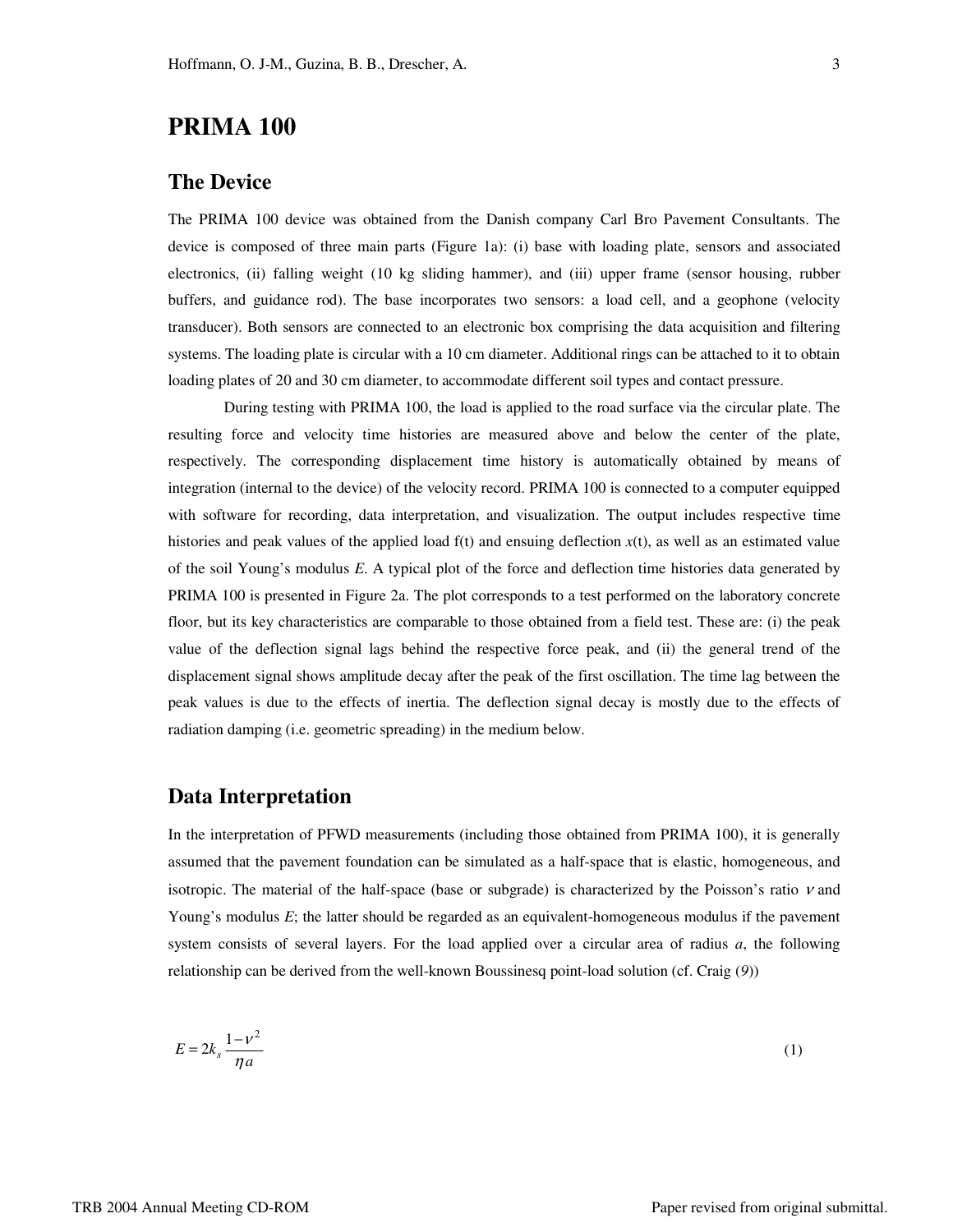In Equation 1,  $\eta$  is the shape factor dependent upon the stress distribution applied ( $\eta = \pi$  when the stresses are uniform, the case of so-called "flexible loading" plate, and  $\eta = 4$  when the stresses result from imposed uniform displacements, the case of rigid loading plate), and  $k<sub>s</sub>$  is the ratio of the applied resultant force f and induced resulting vertical displacement *x* at the center of the circular loading area

$$
k_s = \frac{f}{x} \tag{2}
$$

Owing to the fact that Equations 1 and 2 assume *static* loading, *ks* is often called the static stiffness of the loading plate/half-space system. It is evident that the elastostatic analysis provides a closed-form solution for the Young's modulus of the half-space in terms of the static stiffness  $k_s$  and Poisson's ratio  $v$ .

 When applying dynamic load, both force f and displacement *x* are functions of time. The temporal spectra of these quantities are usually disregarded, and the common practice in FWD testing (Lytton (*1*)) is to estimate the static stiffness of the loading plate-soil system from the peak values of the load and displacement time histories according to

$$
k_{\text{peak}} = \frac{f_{\text{peak}}}{x_{\text{peak}}} \tag{3}
$$

### **LABORATORY TESTS**

#### Beam Verification Tester

To examine the performance of PRIMA 100, a laboratory device named the Beam Verification Tester (BVT) was developed at the University of Minnesota for the Minnesota Department of Transportation (*8*). The underlying concept of the BVT test is to simulate a linear support system of known and adjustable stiffness, which can be dynamically loaded by the PRIMA 100 device. The support system should respond in a well-understood fashion to both static and dynamic loads, and can be instrumented to provide accurate load and displacement data. Finally, the device should occupy a limited space, be movable, and be accommodated in a laboratory setting easily. These requirements are met by a simply supported steel beam with variable span.

The BVT, schematically shown in Figure 3a, resembles a four-point bending test. Its components are: (i) a 93 cm long, and 10.16 cm x 1.59 cm (4" x 5/8") in cross section, steel **"**verification**"** beam resting on two cylindrical supports, (ii) a support I beam, attached to a heavy I steel beam (rigid foundation), and (iii) a rigid receptacle for the PRIMA 100 device (with 10 cm loading plate), resting on two cylindrical supports. During testing, the base of PRIMA 100 and the verification beam experience the same rigid body motion. Adjustable clamps are used to ensure firm contact between various elements during impact testing.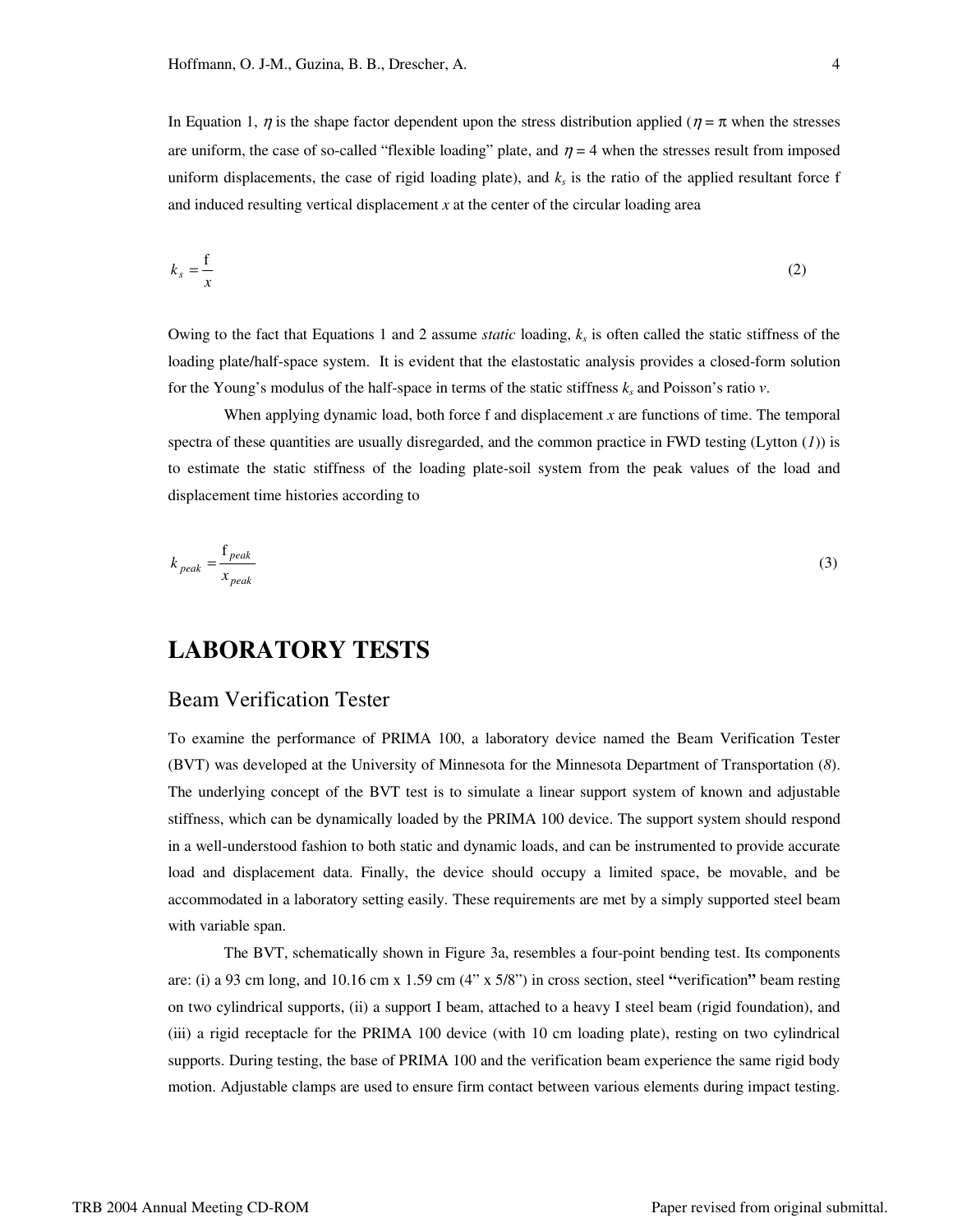Slots are machined on the top of the support beam to allow for five different beam spans, ranging from 30 cm to 70 cm. However, only the 50 cm, 60 cm, and 70 cm spans were used in this investigation. Auxiliary dampers can be attached to the ends of the verification beam, Figure 3b, to provide additional damping to the BVT.

Experimental values of the static stiffness  $k<sub>s</sub>$  of the verification beam were obtained from a series of static load-deflection tests performed with an MTS load frame. Table 1 reports the experimental stiffness values, obtained from the experimental force vs. displacement curves using a linear least-square fitting. These results were corroborated by measurements using strain gages attached to the verification beam, whose readings were analyzed following the four-point bending test theory. For the selected beam spans, the value of *ks* ranges from 1.06 to 3.08 MN/m, which is not too far below the realistic range of in-situ base and subgrade stiffnesses; 6 MN/m to 24 MN/m with the loading plate of 10 cm to 30 cm diameter resting on typical construction soils.

Testing the BTV with the whole PRIMA 100 device attached, and dropping the 10 kg mass over the heights up to 1 m, produced the load pulse of about 15 ms, with its peak value up to several kN. However, due to low mass of the verification beam, this dynamic load produced unacceptable "ringing" of the whole tester. Reducing the drop height eliminated somewhat the ringing: dropping the 10 kg mass over the height of 10 cm induced the load pulse with its peak value reaching approximately 1 kN. Consistent results without the parasitic ringing were obtained with the upper frame and guiding rod of PRIMA 100 removed, and the load applied by a small rubber hammer directly to the top of the load cell. Using this configuration, referred to as modified (Figure 1b), the period of the load pulse ranges approximately between 4 and 10 ms, with peak values significantly below 1 kN.

Owing to the low amplitude of the rubber hammer impact force and the resulting full linearity of the tester response, the modified configuration was selected for most of the verification tests. It should be emphasized that by removing the upper frame of PRIMA 100 no structural or sensory integrity of the device was violated, and the software recorded accurate results.

#### Verification Tests

Typical force and deflection records obtained from PRIMA 100 software during a BVT test with modified configuration are presented in Figure 2b. As in the case of Figure 2a, the displacement signal in Figure 2b lags behind the force signal signifying the inertial effects. However, the displacement signal in Figure 2b does not die out at the end of the available acquisition window of 60 ms. This difference in the displacement time history durations is primarily due to the fact that the beam has very little damping, while testing concrete floor shows much higher (intrinsic and radiation) damping characteristics. Even though the modified configuration was preferable, tests also were conducted with the original PRIMA 100 configuration and 10 cm drop height.

In the BVT verification tests, peak stiffness *kpeak* was computed from Equation (3), using peak force and displacement values displayed by PRIMA 100 software. Next, *kpeak* values were compared to *ks*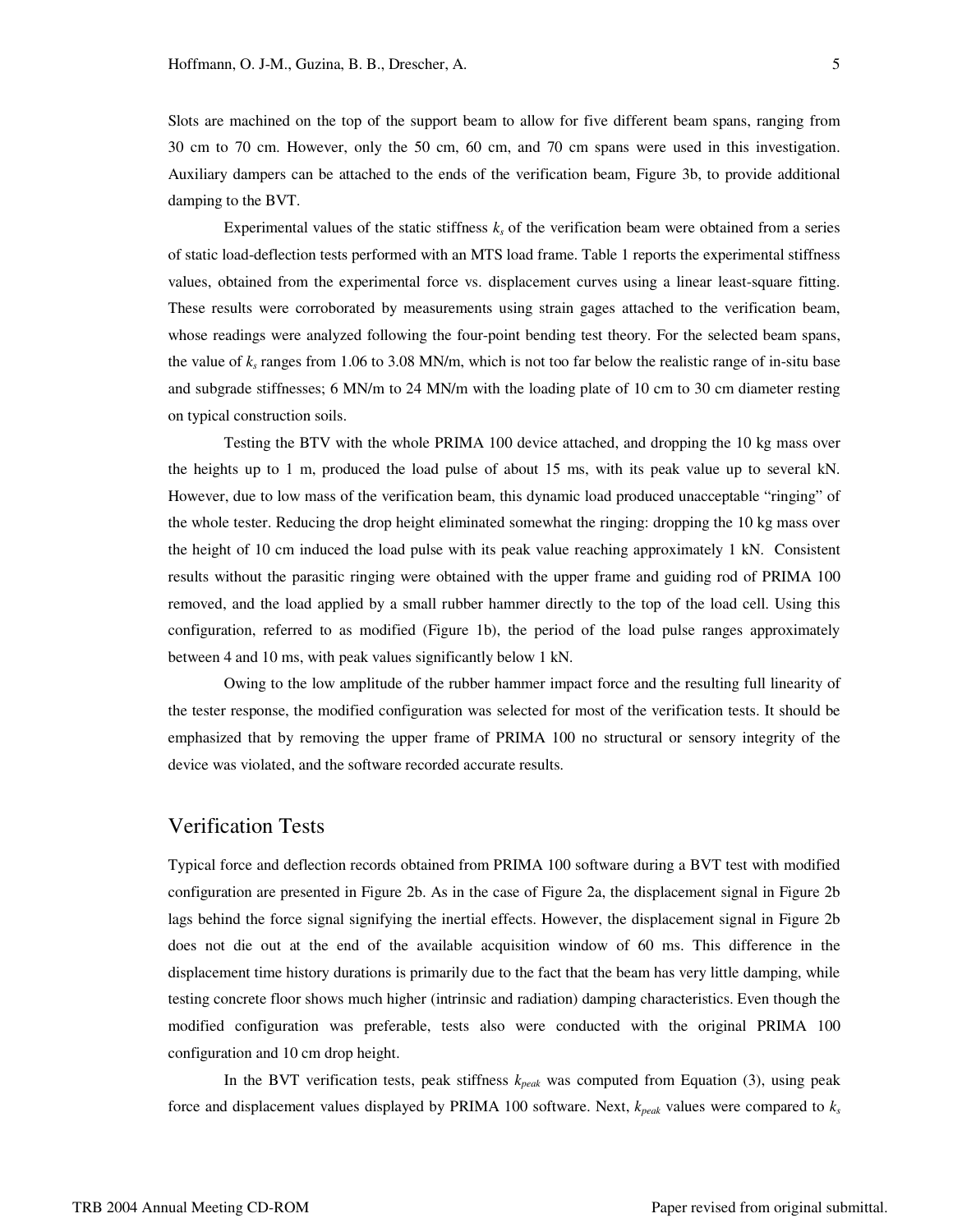values, the true verification beam stiffness, for each beam span tested. The average results from several series of tests, shown in Table 1, indicate a significant discrepancy between the true static stiffness of the beam and the peak estimates. The two sets of measurements involving the original and modified PRIMA 100 configurations give different results for *kpeak*, but neither one is in a good agreement with the true value of BVT stiffness,  $k_s$ . The ratio  $k_{peak}/k_s$  ranges between 0.72 and 3.21, which corresponds to  $k_s$ estimation error ranging from  $30\%$  to  $220\%$ . It is also seen that for shorter beam spans  $k_s$  is underestimated, whereas it is overestimated for longer spans.

Two possible reasons can contribute to the observed misfit: inaccurate PRIMA 100 sensors, and inconsistency of the peak-method of stiffness calculation. Sensitivity and output of both PRIMA 100 sensors were checked: (i) the load cell under static dead loads, and (ii) the geophone during impact testing, by comparison of its time history with those obtained from additional sensors (accelerometers and geophone) attached to the BVT. A good agreement between the output of PRIMA 100 sensors and verification tests testify to the quality of the sensors. The geophone verification tests also proved the correctness of the velocity integration algorithm for displacements calculation embedded in PRIMA 100 software. Since inaccuracy of PRIMA 100 sensors must be ruled out, the stiffness prediction error is attributed to the peak-based data interpretation method. In fact, this method is nowadays recognized (e.g. Roesset (*10*); Guzina and Osburn (*11*)) as a possible cause for the inconsistency of FWD field results.

### **ALTERNATIVE METHOD FOR STIFFNESS ESTIMATION**

#### Theoretical Background

As mentioned earlier, the peak method of static stiffness evaluation disregards the transient nature of the load and displacement histories recorded on the BVT that responds as an inertial system to impact loads. When considering inertial systems, it is convenient to analyze their response in the frequency domain rather than in the time domain. This change of domain can be accomplished by means of either the continuous, or discrete (DFT), Fourier transform of time domain data, with appropriate algorithms such as the Fast Fourier Transform algorithm (FFT) readily available in numerical modules. The frequency-domain, or spectral analysis of force and displacement data was used, for example, by Briaud and Lepert (*12*) in their study of foundation system, and by Guzina and Osburn (*11*), for the back-analysis of multi-layered pavement systems.

The, spectral analysis of transient data for a linear system makes use of a frequency response function (FRF) defined as the ratio between the Fourier transform  $\Psi(f)$  of the output  $\psi(t)$ , and the Fourier transform  $\Theta(f)$  of the input  $\Theta(t)$ , i.e.

$$
FRF(f) = \frac{\Psi(f)}{\Theta(f)}
$$
 (4)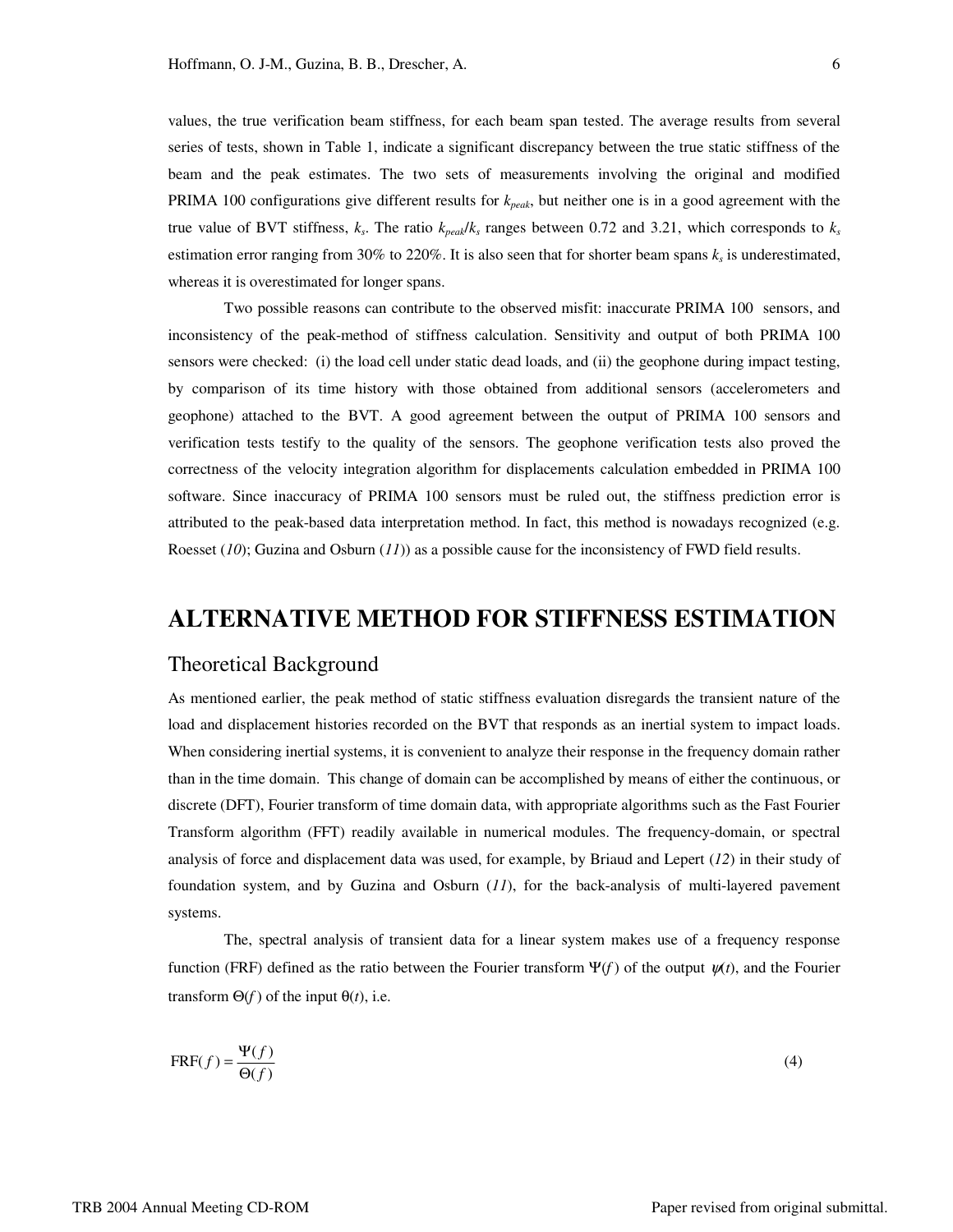where  $f = \omega/2\pi$  is the linear frequency and  $\omega$  is the angular frequency.

In the following, we consider two particular FRFs, namely, the dynamic stiffness  $K(f)$  and mobility  $M(f)$  defined by

$$
K(f) = \frac{F(f)}{X(f)}
$$
\n<sup>(5)</sup>

$$
M(f) = \frac{\dot{X}(f)}{F(f)}
$$
(6)

where  $F(f)$ ,  $X(f)$  and  $\overline{X}(f)$  are the respective Fourier transforms of the force  $f(t)$ , the displacement  $x(t)$ , and the velocity  $\dot{x}(t)$ .

 One should note that the static stiffness of a linear system corresponds to the magnitude of the dynamic stiffness  $K(f)$  at zero frequency,  $f = 0$ . This implies that for evaluating  $k_s$ , the distribution of  $K(f)$  at low range of frequencies should be known from experiments. However, due to inherent limitations, geophones do not give reliable measurements in the low frequency range. As a guideline, the output of a common geophone with a natural frequency of the order of 5 Hertz should not be taken into account for frequencies below  $10 - 20$  Hz. As a result, the  $K(f)$  value at zero frequency cannot be estimated directly from the motion measurements. To overcome this problem, one must extrapolate experimental data to zero frequency. As data extrapolation may be inaccurate, a suitable theoretical model of the system considered is needed as a guide for the extrapolation.

A model that has found a wide application in analyzing the dynamic response of linear systems is the Single Degree of Freedom (SDOF) mechanical system containing three elements: stiffness *k*, mass *m*, and damping coefficient *c*, as shown in Figure 4. The differential equation governing the dynamic response of a SDOF system is

$$
m\ddot{x}(t) + c\dot{x}(t) + kx(t) = f(t)
$$
\n<sup>(7)</sup>

where  $\ddot{x}(t)$  denotes the acceleration. In simulating the BVT response to PRIMA 100 loading as that of a SDOF system, it is assumed that the SDOF constant *k* corresponds to the static stiffness of the beam *ks*. Similarly, the mass *m* comprises the mass of the PRIMA 100 device and receptacle, plus the mass of all other components located between the verification beam and the point where the load is measured. The coefficient c accounts for the internal and contact friction in the BVT.

Dynamic stiffness function  $K(f)$  and mobility  $M(f)$  of the SDOF system are readily obtained from the equation of motion, Equation 7, using Fourier transforms and their properties. They are given by the following complex-valued functions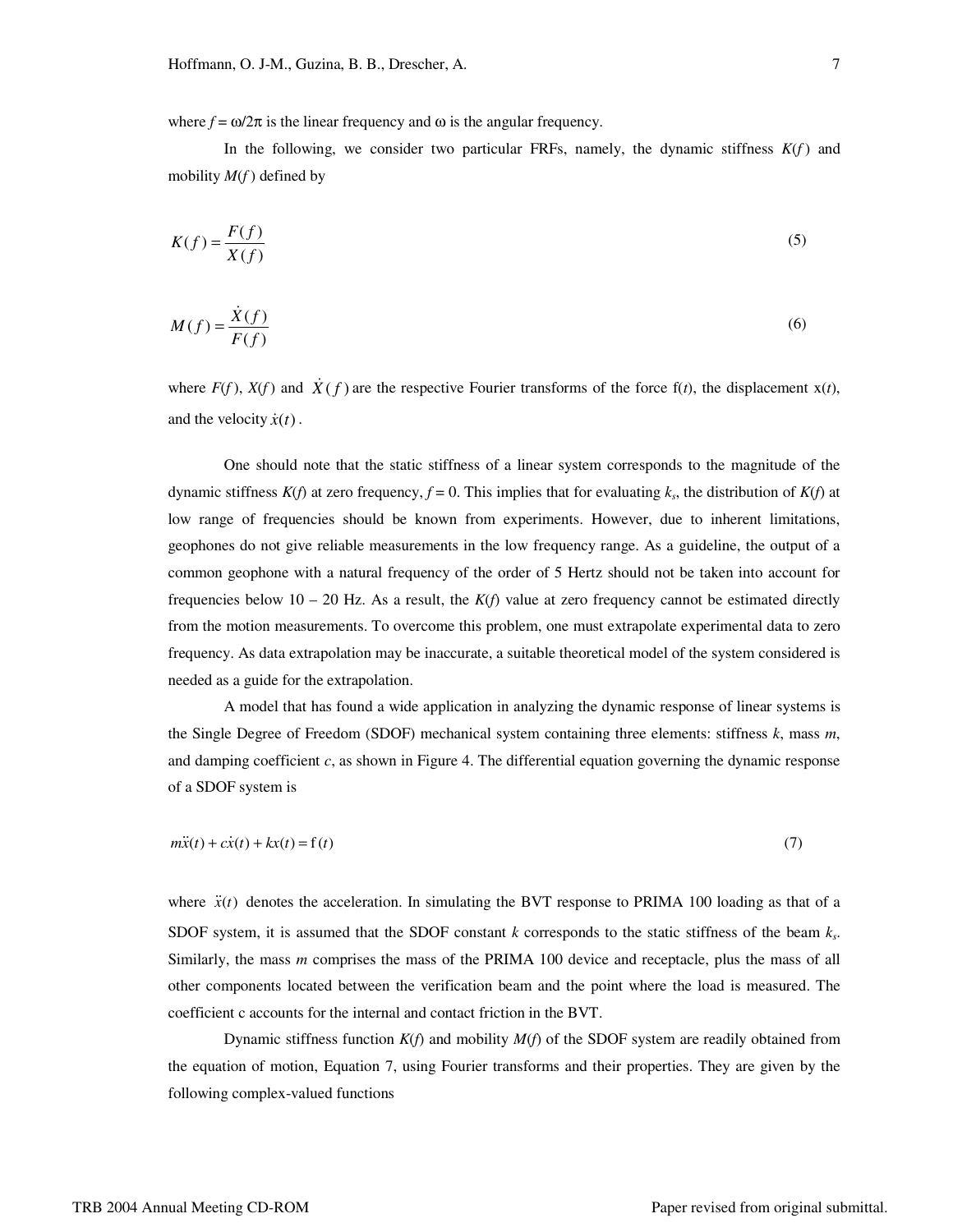$$
K(f) = k[(1 - \beta^2) + 2 i \xi \beta]
$$
\n(8)

$$
M(f) = \frac{1}{k} \frac{2i\pi f}{(1 - \beta^2) + 2 i \xi \beta}
$$
(9)

where

$$
\beta = \frac{f}{f_n} \tag{10}
$$

is the tuning ratio,

$$
\xi = \frac{c}{4\pi m f_n} \tag{11}
$$

is the damping ratio, and

$$
f_n = \frac{1}{2\pi} \sqrt{\frac{k}{m}}\tag{12}
$$

is the undamped natural frequency.

One may note that the real part of Equation 8

$$
\operatorname{Re}\{K(f)\}=k(1-\beta^2)\tag{13}
$$

does not depend on damping, is represented by a parabola, and can easily be used to extract the  $k_s = k$  value at  $f = 0$  of the Fourier-transformed experimental data. Alternatively, the data can be fitted to the  $K(f)$  and *M*(*f*) spectral distributions, Equations 8 and 9. However, because the mobility function is related *directly* to the measured force and velocity, this function rather than the dynamic stiffness is preferable for curve fitting.

### **Validation Tests**

Tests were conducted on the BVT to validate the spectral method of static stiffness estimation via the mobility function *M*(*f*). As the correctness of the Fourier Transform data depends critically on capturing the entire time records of transient signals, the PRIMA 100 data acquisition system with a 60 ms window was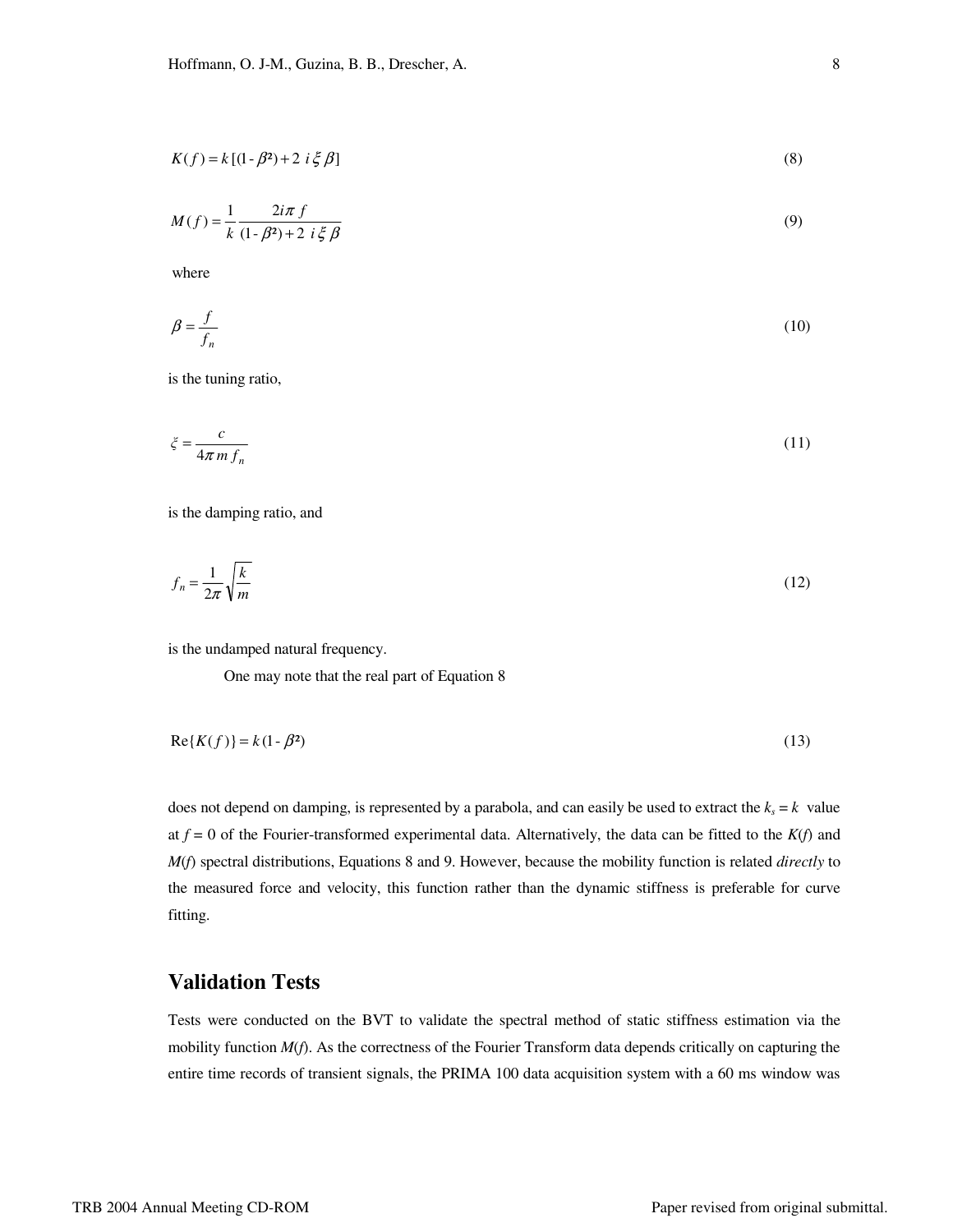replaced by a SigLab spectral analyzer that allowed for recording the signals up to 3.2 s. It was verified experimentally that both the force and velocity signals died out over this period.

To reduce the effects of experimental noise and variability, a spectral average technique was used. As demonstrated by Bendat and Piersol (13), the spectral average technique is very efficient in minimizing the errors. More recently, Guzina and Osburn (*11*) applied this technique to obtain reliable FRFs pertaining to the FWD data. In the spectral average technique, the mobility function is estimated from

$$
M(f) = \frac{G_{f\dot{x}}(f)}{G_{ff}(f)}
$$
(14)

where  $G_{f, \dot{x}}(f)$  is the one-sided cross-spectral density function of the force and velocity records, and  $G_{\rm ff}(f)$  is the one-sided auto-spectral density function of the force record. When dealing with  $N_T$  ( $n = 1, 2$ ,  $\ldots$  *N<sub>T</sub>*) discrete digital records of length *N* each, the one-sided spectral density function are given by

$$
G_{f\dot{x}}(f_j) = \frac{1}{N_T} \sum_{n=1}^{N_T} [F(f_j)^*]_n [\dot{X}(f_j)]_n
$$
\n(15)

$$
G_{ff}(f_j) = \frac{1}{N_T} \sum_{n=1}^{N_T} [F(f_j)^*]_n [F(f_j)]_n
$$
\n(16)

where  $f_j$  is the discrete (sampling) frequency. In Equations 15 and 16,  $[F(f_j)^*]_n$  and  $[\dot{X}(f_j)^*]_n$  denote the complex conjugate of the averaged discrete Fourier transforms (DFTs) of the force and velocity records

$$
[F(f_j)]_n = \Delta t \sum_{q=0}^{N-1} [f(t_q)]_n e^{-2\pi i t_q f_j}, \ j = 0, 1, 2...N-1
$$
\n(17)

$$
[\dot{X}(f_j)]_n = \Delta t \sum_{q=0}^{N-1} [\dot{x}(t_q)]_n e^{-2\pi i t_q f_j}, \ j = 0, 1, 2...N-1
$$
\n(18)

where  $t_q = q \Delta t$  and  $\Delta t$  is the sampling period. The spectral averaging approach also allows for assessing the quality of the measurements and validity of the linearity assumption via the coherence function

$$
\gamma^2(f) = \frac{|G_{f\dot{x}}(f)|^2}{G_{ff}(f)G_{\dot{x}\dot{x}}(f)}
$$
\n(19)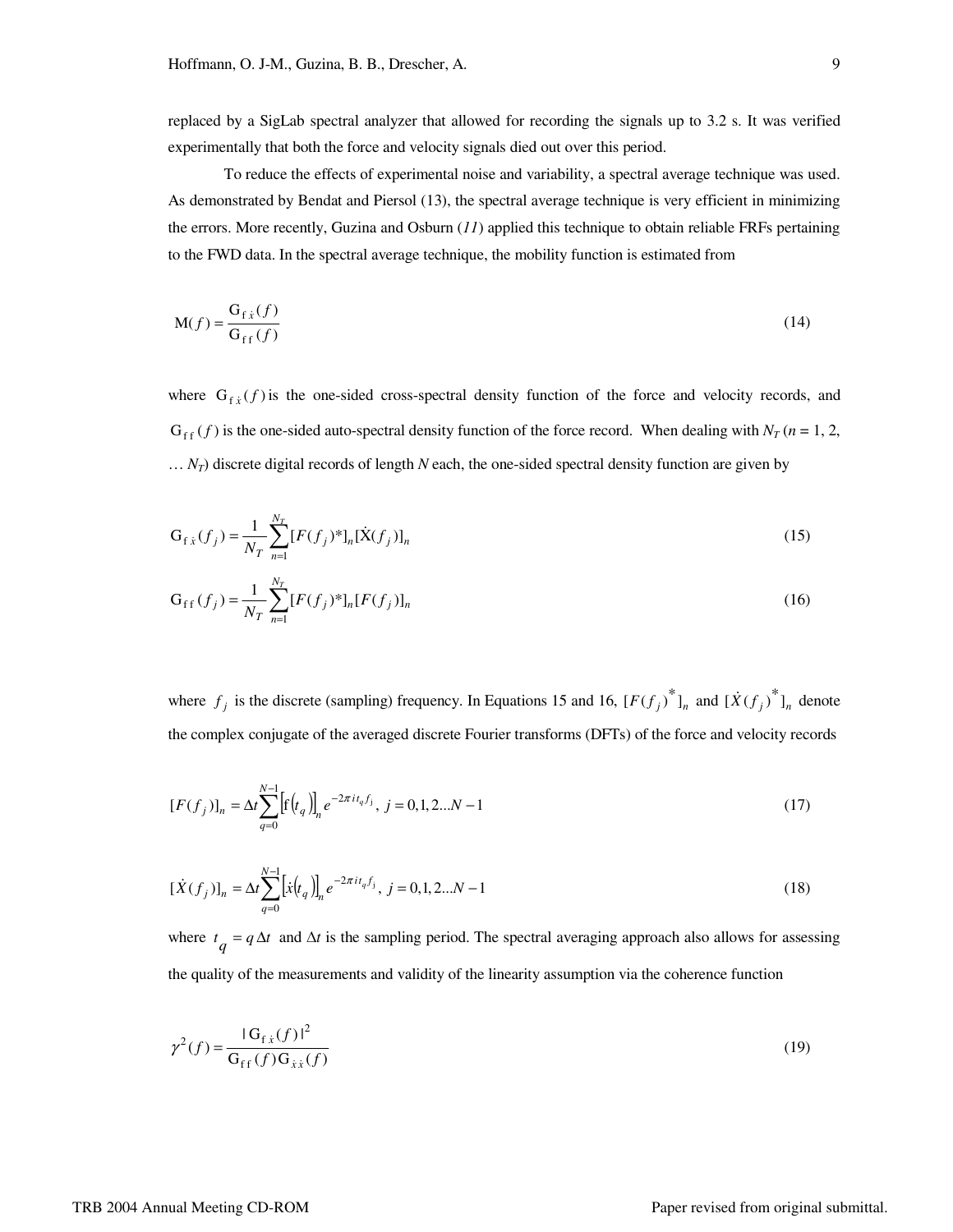where  $G_{\dot{x}\dot{x}}(f)$  is the one-sided auto-spectral density of the velocity record, i.e.

$$
G_{\dot{x}\dot{x}}(f_j) = \frac{1}{N_T} \sum_{n=1}^{N_T} [\dot{X}(f_j)^*]_n [\dot{X}(f_j)]_n
$$
\n(20)

The coherence function assumes values in the range from  $\gamma^2(f) = 0$  if no correlation exists between the input and output, to  $\gamma^2(f)=1$  when the system is perfectly linear and noise-free are the measurements. The SigLab spectral analyzer has built-in FFT and spectral density functions computation.

 An in-house Matlab code was used to fit the theoretical *M*(*f* ) curve of the SDOF system, Equation 9, to the experimental mobility data, Equation 14. The fitting process followed a Matlab built-in optimization method, which uses the simplex search method of Nelder and Mead (*14*), and the least-square minimization of differences between measurements and trial SDOF mobility function.

Validation tests with the modified PRIMA 100 device were conducted for 50, 60, and 70 cm spans of the BVT. The mobility function  $M(f)$  was estimated as a spectral average of a series of ten measurements, together with the coherence function  $\gamma^2(f)$ . It was found that for frequencies higher than 150/200 Hz, the measurements were associated with a significant decrease of the coherence function, which indicates that the beam response was non-linear, noisy, and with stray vibrations. Accordingly, with  $\gamma^2$  (*f*) >0.95 taken as a threshold, the acceptable frequency range for data interpretation was found to be 10 - 150 Hz. Also, as the coherence function decreased in the vicinity of the fundamental natural frequency of the beam ( $f_n \approx 50$  Hz), experimental points near  $f_n$  were excluded from the fitting process.

Figure 5 shows an example of the real and imaginary parts of the SDOF mobility curves fitted to the experimental data for the 60 cm span. It can be seen that the SDOF analog matches the experimental data well. From this fitting process, the parameters of the equivalent SDOF system, i.e., stiffness *k*, damping coefficient *c*, and mass *m* were estimated. The mobility function-obtained values of the BVT static stiffness  $k_m = k$  are given in Table 1. The results show that the method proposed yields the true static stiffness of the beam  $k_s$  with less than 2% error. It also was found that the repeatability of the results was within 5%.

On the basis of the fitted SDOF parameters, the curve corresponding to the real part of the dynamic stiffness *K*(*f* ) of the SDOF system, Equation 13, was extrapolated as shown in Figure 6. It is evident, that the stiffness  $k_s = 1.70$  MN/m at  $f = 0$  is in close agreement with the true value,  $k_s = 1.71$  MN/m, value listed in Table 1.

# **SUMMARY AND CONCLUSIONS**

A laboratory tool for assessing the performance of the sensors and the data interpretation method in portable deflectometer devices used for quality control in pavement construction was developed for a particular device, PRIMA 100. This tool, termed the Beam Verification Tester (BVT), revolves around a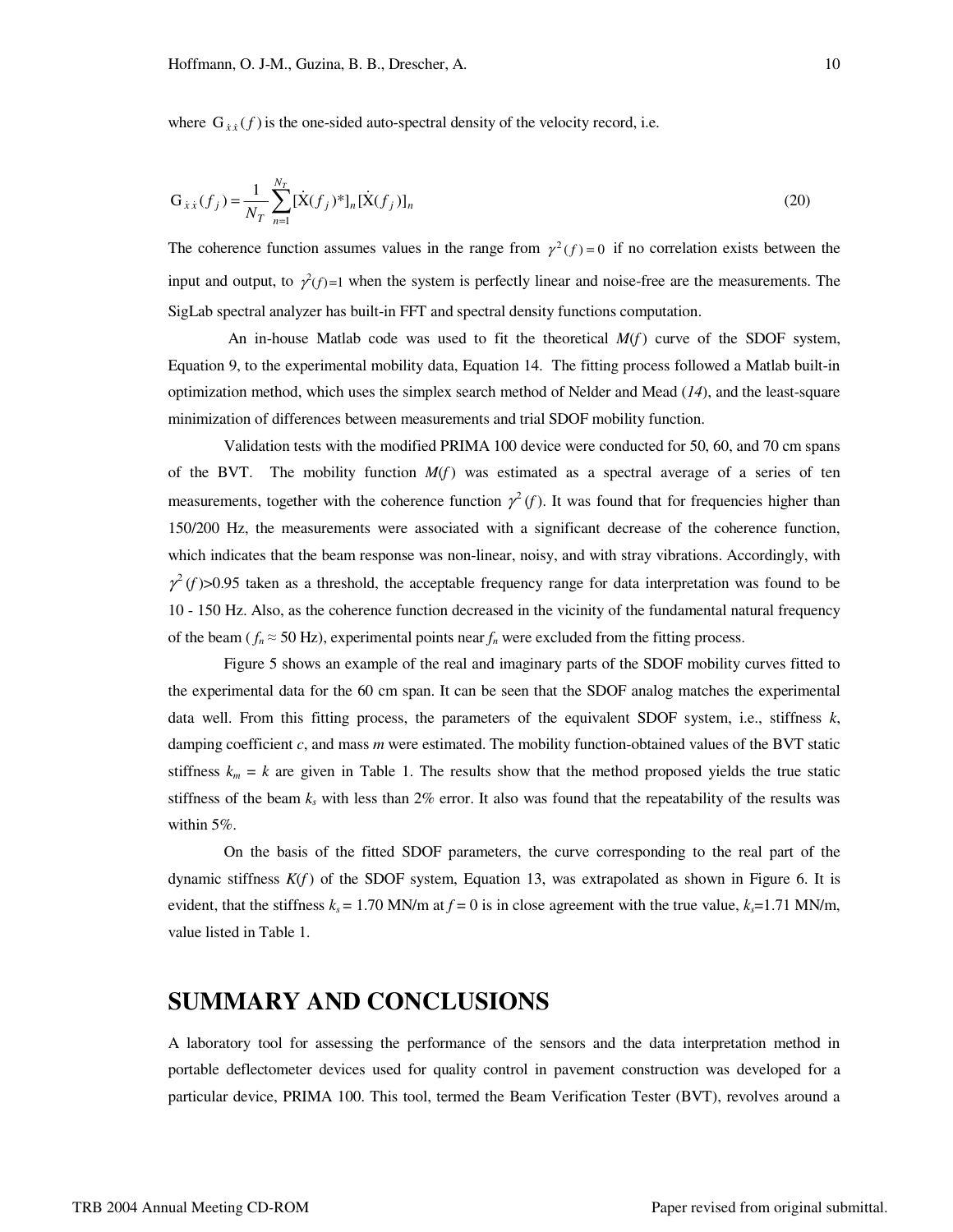simply supported beam assembly with known and adjustable static stiffness. The approach adopted for the PRIMA 100 device is based on comparing the known stiffness of the BVT and that obtained from the PRIMA 100 software. Original and modified configurations of PRIMA 100 were tested. It was demonstrated that the data interpretation method embedded in PRIMA 100, which is based upon the peak force and displacement values, produces significant systematic error in BVT static stiffness estimation; the error may exceed 100%. The reason for this error is the neglect of inertial effects induced by the impact loading.

 An alternative data interpretation procedure was proposed. The new procedure is based on the spectral analysis of frequency domain data in term of the experimental mobility function. The corresponding numerical algorithm makes use of the SDOF inertial analog, and discrete spectral density functions. The results of validation tests show that the alternative procedure yields stiffness estimates with less then 2 % error.

The key conclusions stemming from this investigation are:

- 1. The BVT, a mechanical analog of PFWD support with known stiffness, offers a rational and rigorous basis for routine verification of the performance of PFWD devices such as PRIMA 100. The portable BVT is appropriate for testing at low load values; a larger device would allow for testing at higher loads.
- 2. Static data interpretation schemes embedded in the PFWD devices may be erroneous and compromise the effectiveness and the reliability of such tools. Spectral analyses offer means for enhanced data interpretation.
- 3. The analysis presented in this study is limited to data interpretation schemes that are suitable for an idealized load/support system (PRIMA 100/BVT), which allowed for the use of a SDOF analog. Similar analyses should be performed for supports close to or simulating the actual multilayer pavement systems, with appropriate half-space models.
- 4. Field testing combined with the spectral analyses, in tandem with BVT-type testing, seems to offer the most promising way for verification of measurements and back-analyses of pavement system properties stemming from PFWD devices.

### AKNOWLEDGEMENT

This study was funded by the Minnesota Department of Transportation. The authors gratefully acknowledge this support. Technical support was provided by Carl Bro Pavement Consultants and by Keros.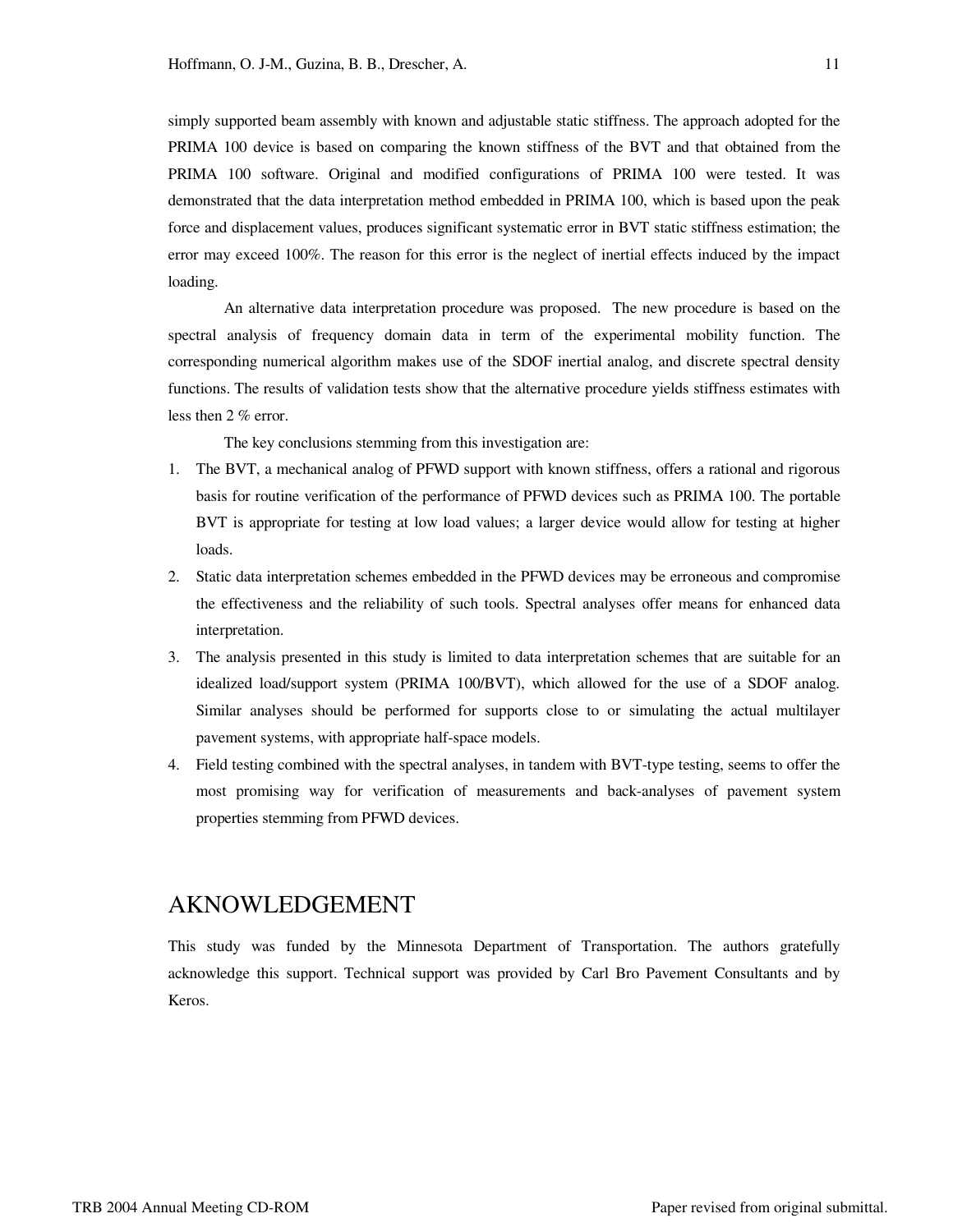## REFERENCES

- 1 Lytton, R. L. Backcalculation of Layer Moduli State of the Art. *Nondestructive Testing of Pavements and Backcalculation of Moduli*, ASTM STP 1026, A.J. Bush III and G. Y. Baladi, Eds., American Society for Testing and Materials, Philadelphia, 1989, pp. 7-38.
- 2 Hardin, B. O., and V. P. Drnevich. Shear Modulus and Damping in Soils: Design Equations and Curves. *Journal of Soil Mechanics and Foundation Division*, ASCE, Vol. 98 (SM7), 1972, pp. 667- 693.
- 3 Chen, D-H., J. Bilyeu, and He Rong. Comparison of Resilient Modulus between Field and Laboratory Testing: A Case Study. *Proceedings of the 78th Annual Meeting of Transportation Research Board Annual Meeting*, January 10<sup>th</sup>-14<sup>th</sup>, Washington, D.C, 1999, 25 pp.
- 4 Siekmeier, J. A., D. Young, and D. Beberg. Comparison of the Dynamic Cone Penetrometer with Other Tests During Subgrade and Granular Base Characterization in Minnesota. *Nondestructive Testing of Pavements and Backcalculation of Moduli: Third Volume, ASTM STP 1375,* S. D. Tayabji and E. O. Lukanen, Eds., American Society for Testing and Materials, West, Conshohocken, PA., 1999, 14 pp.
- 5 McKane, R. In Situ Field Testing of Mechanical Properties. *University of Minnesota, 48th Annual Geotechnical Engineering Conference*, Young Engineer Paper Competition, Feb. 18, 2000, 17 pp.
- 6 Van Gurp, C., J. Groenendijk, and E. Beuving. Experience with Various Types of Foundation Tests. *Fifth International Symposium on Unbound Aggregates in Roads (UNBAR5)*, 21<sup>st-23rd</sup> June 2000, Nottingham, UK, 2000, 8 pp.
- 7 Fleming, P. R., J. P. Lambert, Frost, M. W., and C. D. Rogers. In-situ Assessment of Stiffness Modulus for Highway Foundations During Construction. *9th International Conference on Asphalt Pavements*, Copenhagen, Denmark, 2000, 15 pp.
- 8 Hoffmann, O. J-M., B.B. Guzina and A. Drescher. *Enhancements and Verification Tests for Portable Deflectometers*. Final Report 2003-10. Minnesota Department of Transportation, St-Paul, MN, 2003, 100 pp.
- 9 Craig, R. F., *Soil Mechanics*, 6<sup>th</sup> Edition, Chapman & Hall, London, UK, 1997.
- 10 Roesset, J. M., and K-Y. Shao. Dynamic Interpretation of Dynaflect and Falling Weight Deflectometer Tests. In *Transportation Research Record 1022*, TRB, National Research Council, Washington, D.C., 1985, pp. 7-15.
- 11 Guzina, B.B., and R. H. Osburn. An Effective Tool for Enhancing the Elastostatic Pavement Diagnosis. In *Transportation Research Record 1806*, TRB, National Research Council, Washington, D.C., 2002, pp. 30-38.
- 12 Briaud, J-L., and P. Lepert. WAK Test to Find Spread Footing Stiffness. *Journal of Geotechnical Engineering*, ASCE, Vol. 116 (3), 1990, pp. 274-286.
- 13 Bendat, J.S., and A.G. Piersol. *Random Data Analysis and Measurement Procedures*. Wiley series in probability and statistics, John Wiley & sons, Inc., 2000.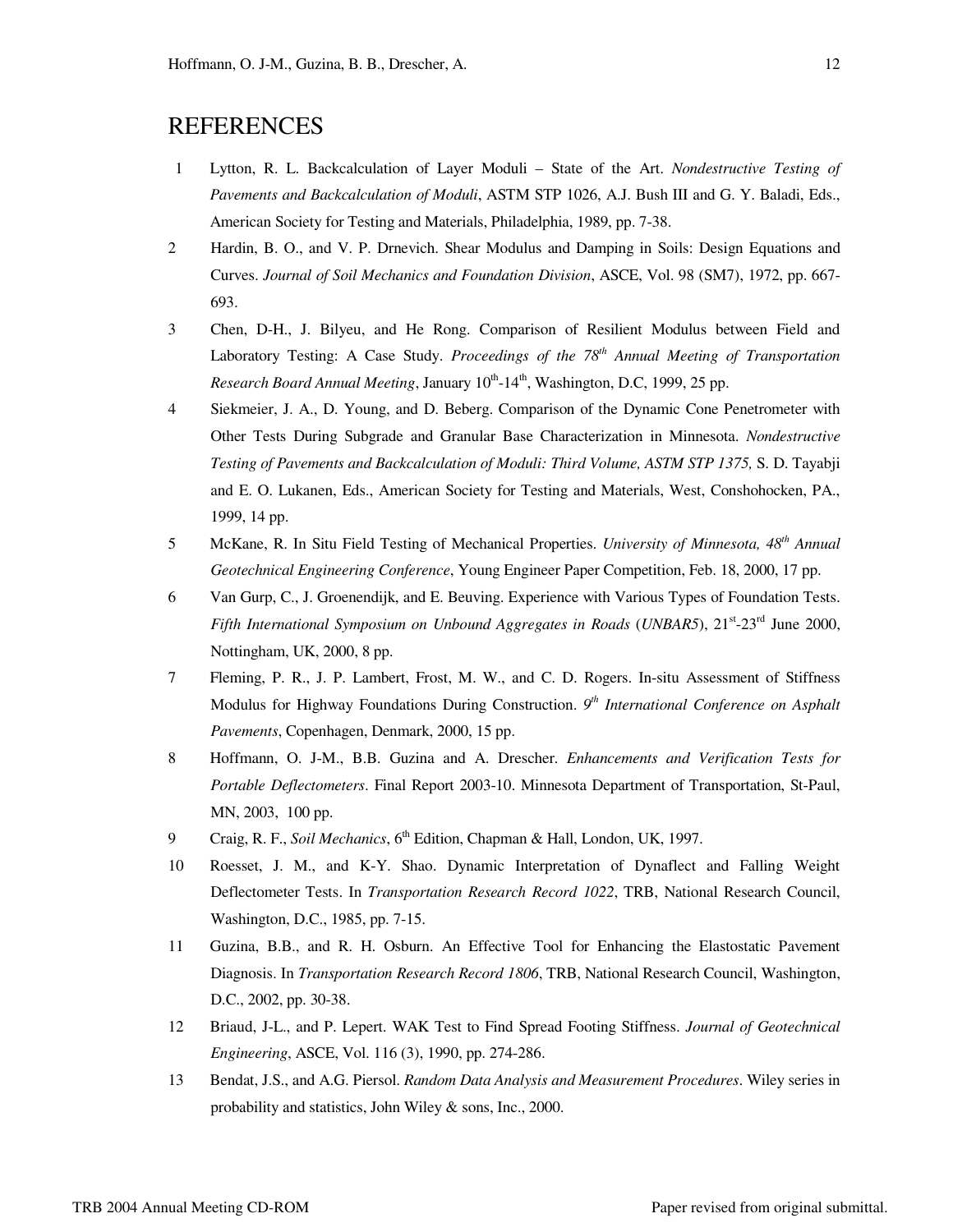14 Nelder, J.A., and R. Mead. A Simplex Method for Function Minimization. *Computer Journal*, Vol. 7, 1965, pp. 308-313.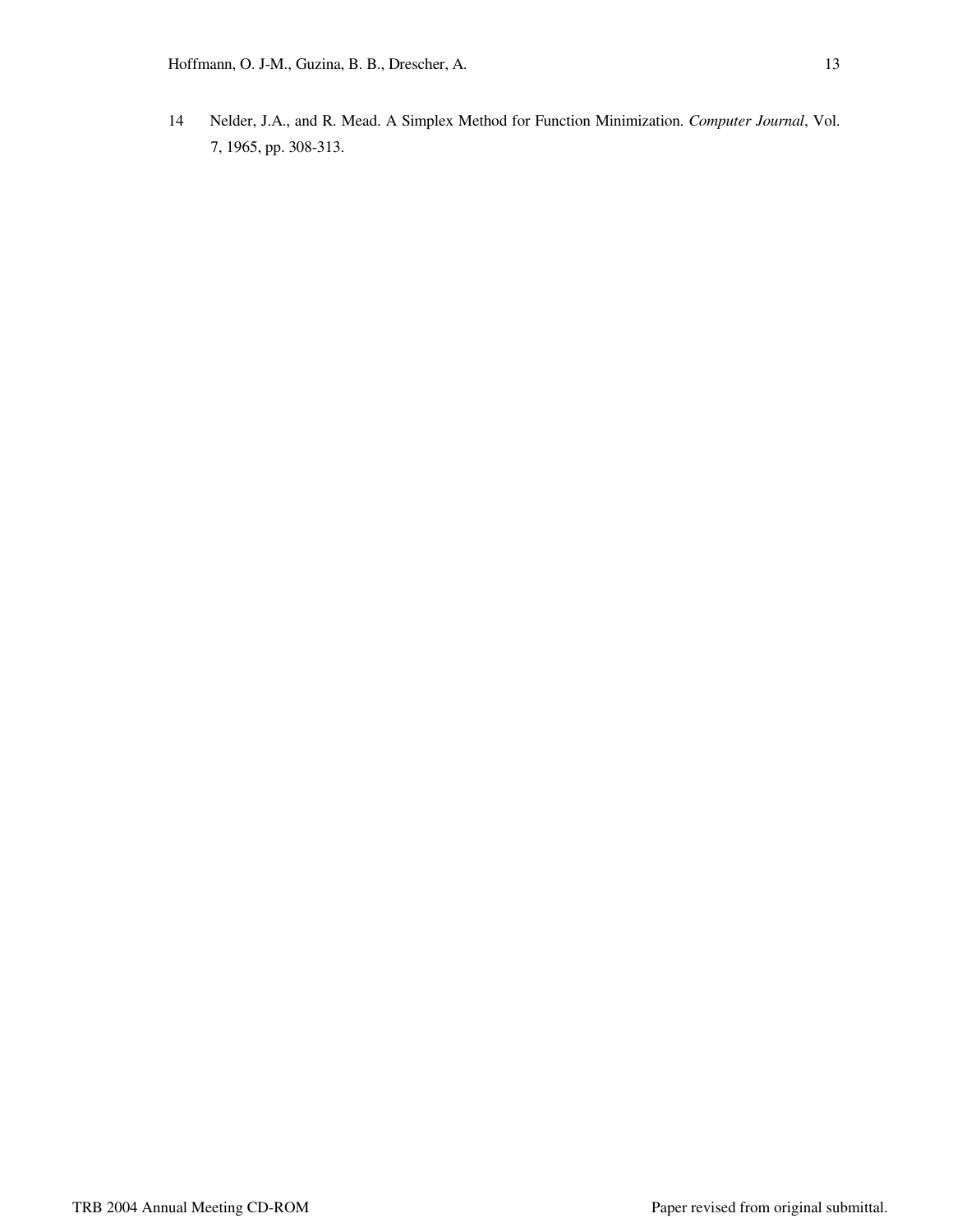# **List of tables**

1 BVT stiffness

# **List of figures**

- 1 PRIMA 100 device: a) original configuration; b) modified configuration.
- 2 Plot of PRIMA 100 software output: a) original PRIMA 100 configuration (concrete floor); b) modified PRIMA 100 configuration (BVT with 70 cm span).
- 3 Beam Verification Tester (BVT): a) schematics; b) photograph.
- 4 SDOF analog for the BVT.
- 5 Real and imaginary parts of the mobility function for the BVT with 60 cm span.
- 6 Real part of the dynamic stiffness function for the BVT with 60 cm span.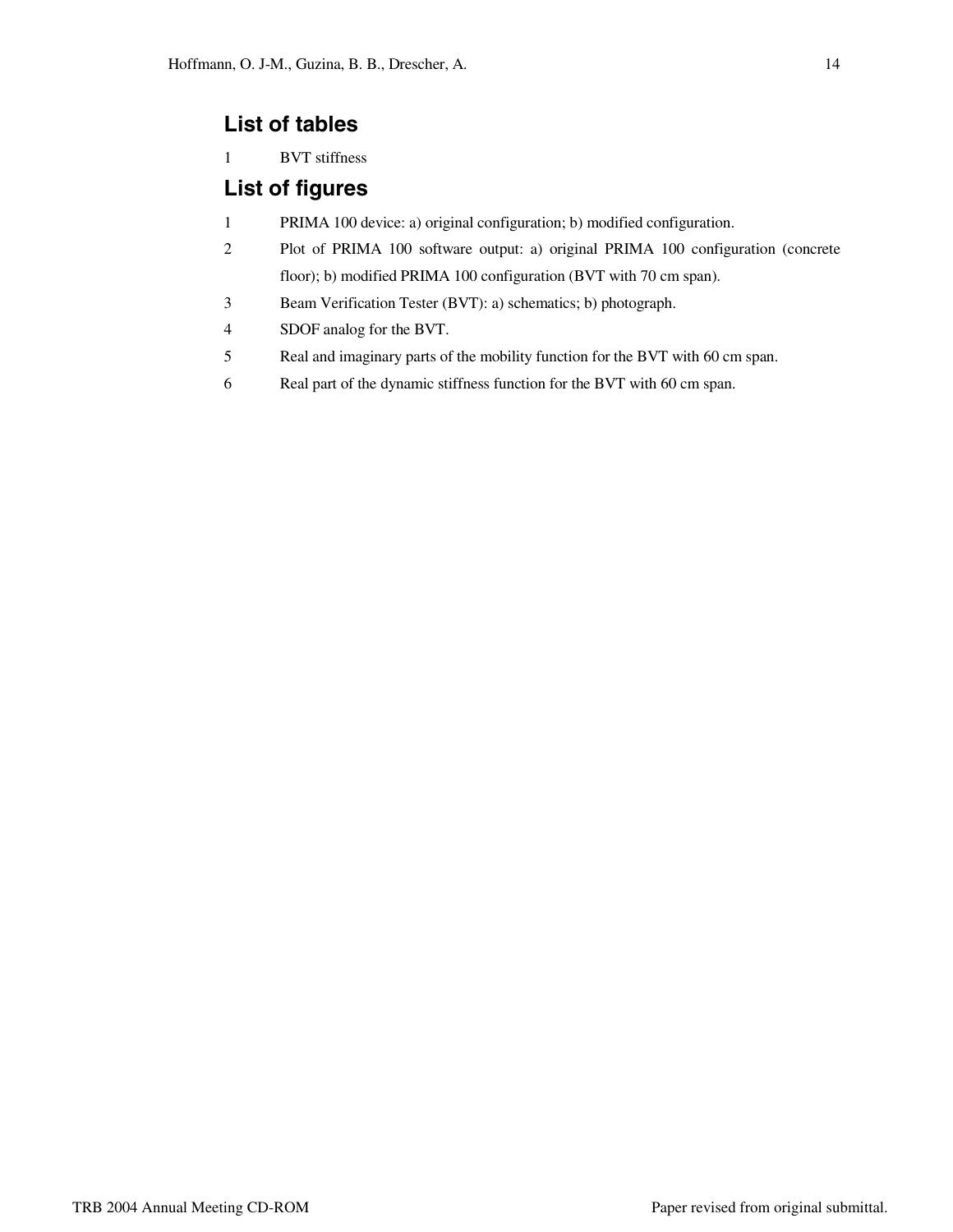### **TABLE 1 BVT stiffness**

| <b>Beam</b> span                 | $\lceil$ cm $\rceil$ | 50   | 60   | 70   |
|----------------------------------|----------------------|------|------|------|
| True BVT stiffness               | [MN/m]<br>$k_{s}$    | 3.08 | 1.71 | 1.06 |
| Original PRIMA 100 configuration | [MN/m]<br>$k_{peak}$ | 0.91 | 1.23 | 1.39 |
| Peak method                      | $k_{peak}/k_s$       | 0.30 | 0.72 | 1.31 |
| Modified PRIMA 100 configuration | [MN/m]<br>$k_{peak}$ | 2.17 | 2.67 | 3.4  |
| Peak method                      | $k_{peak}/k_s$       | 0.70 | 1.56 | 3.21 |
| Modified PRIMA 100 configuration | [MN/m]<br>$k_m$      | 3.09 | 1.71 | 1.07 |
| Alternative method               | $k_m/k_s$            | 1.00 | 1.00 | 1.01 |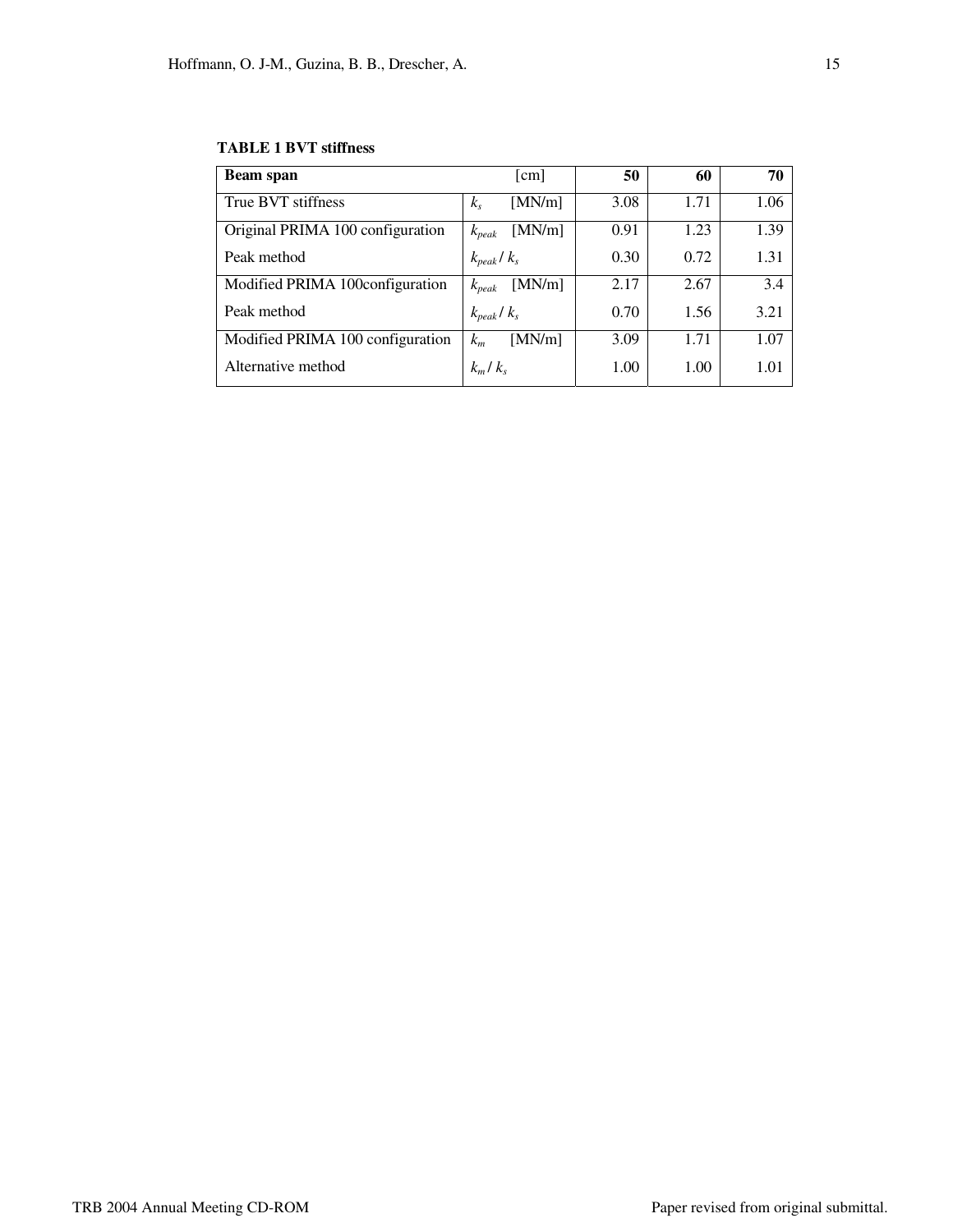

FIGURE 1 PRIMA 100 device: a) original configuration; b) modified configuration.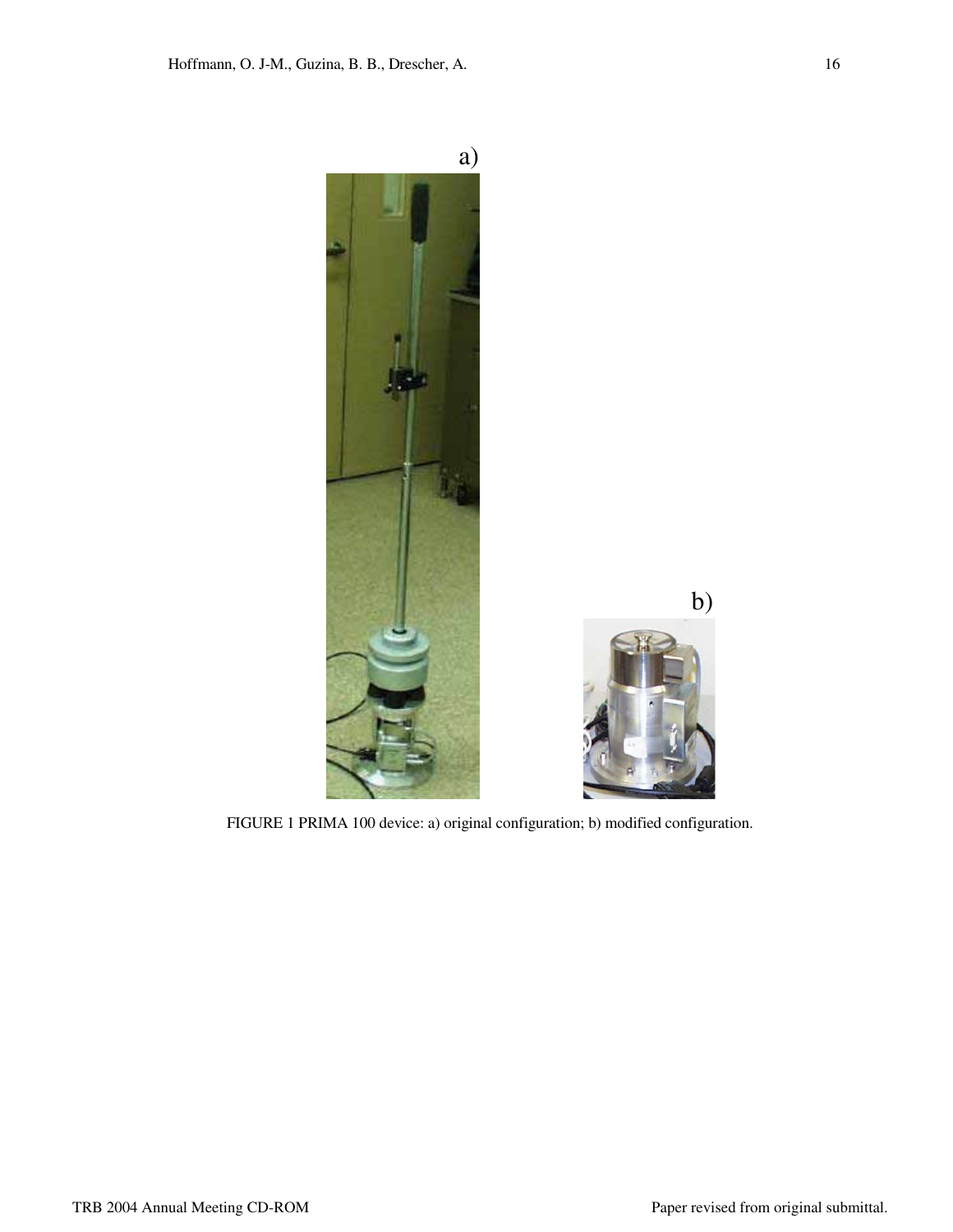a)



FIGURE 2 Plot of PRIMA 100 software output: a) original PRIMA configuration (concrete floor); b) modified PRIMA configuration (BVT with 70 cm span).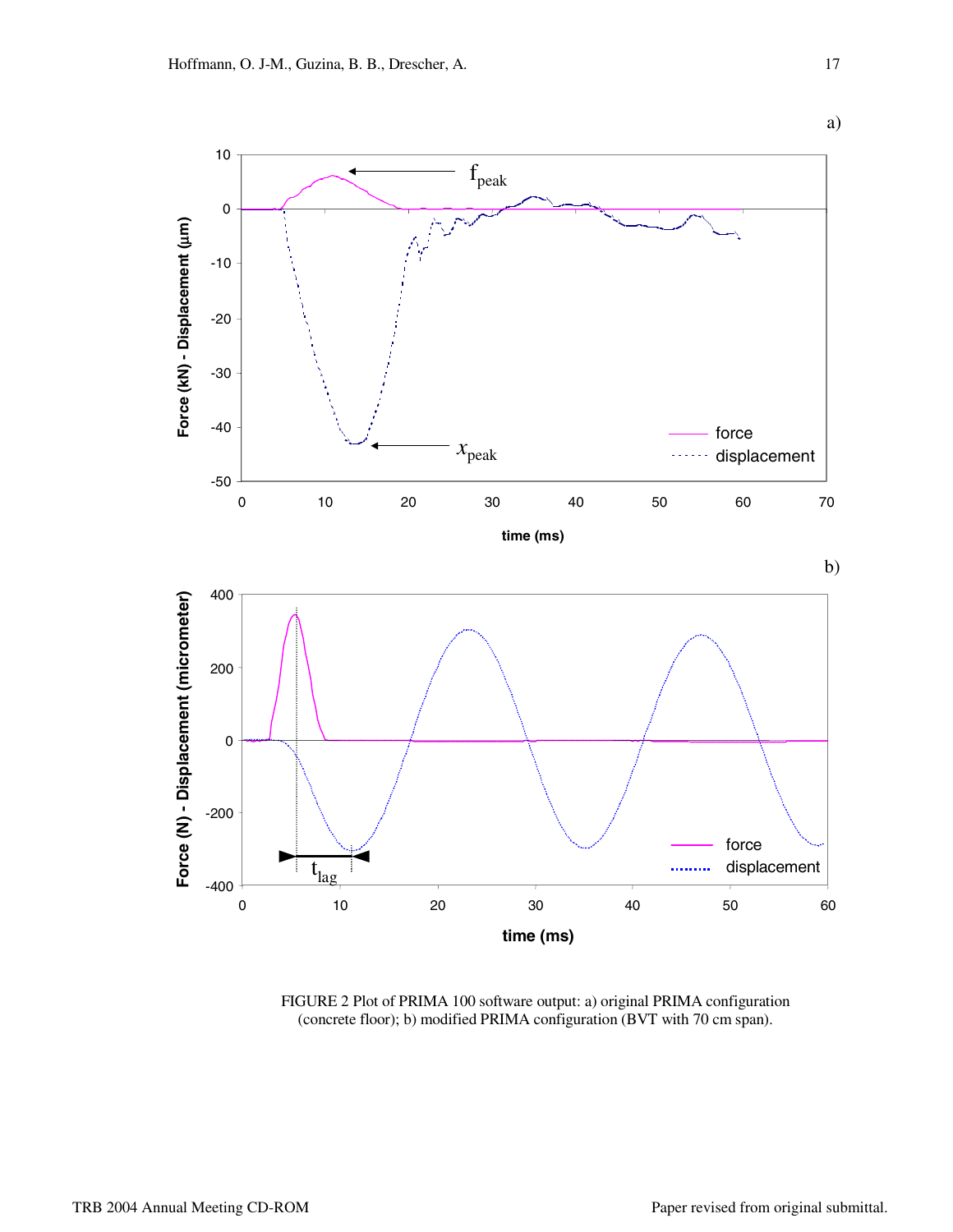

a)

b)



FIGURE 3 Beam Verification Tester (BVT): a) schematics; b) photograph.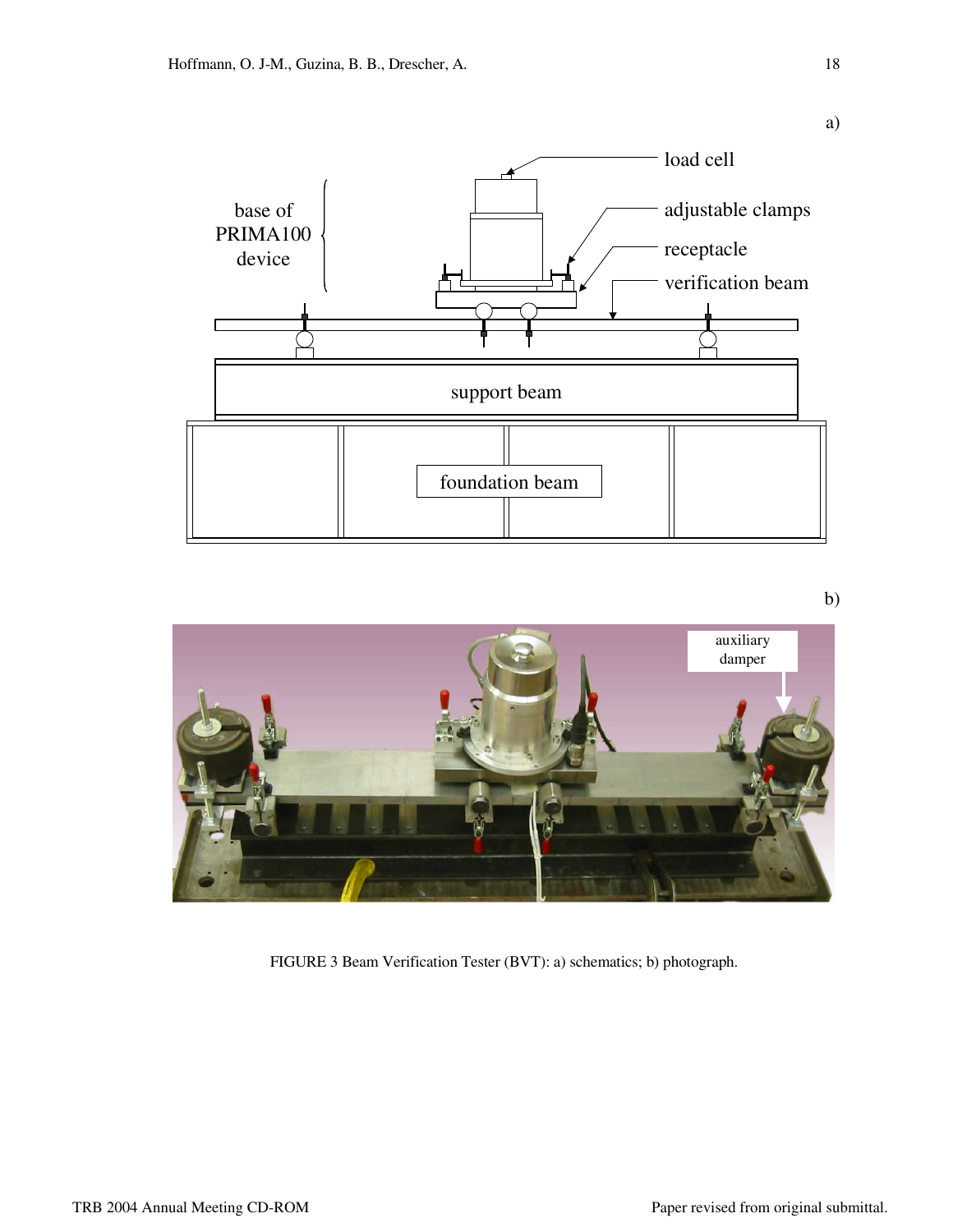

**BVT: four-point beam test SDOF analog**

FIGURE 4 SDOF analog for the BVT.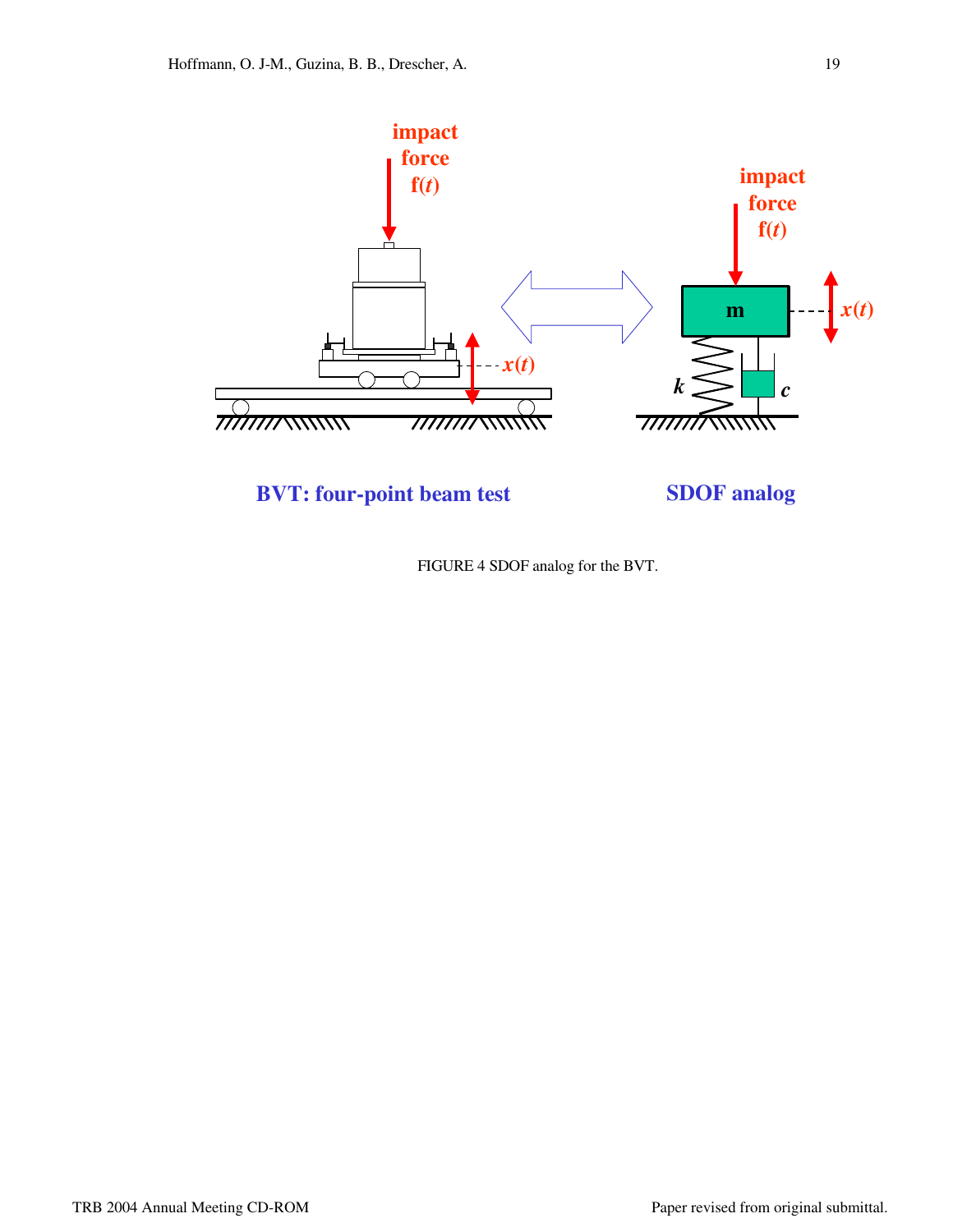

FIGURE 5 Real and imaginary parts of the mobility function for the BVT with 60 cm span.